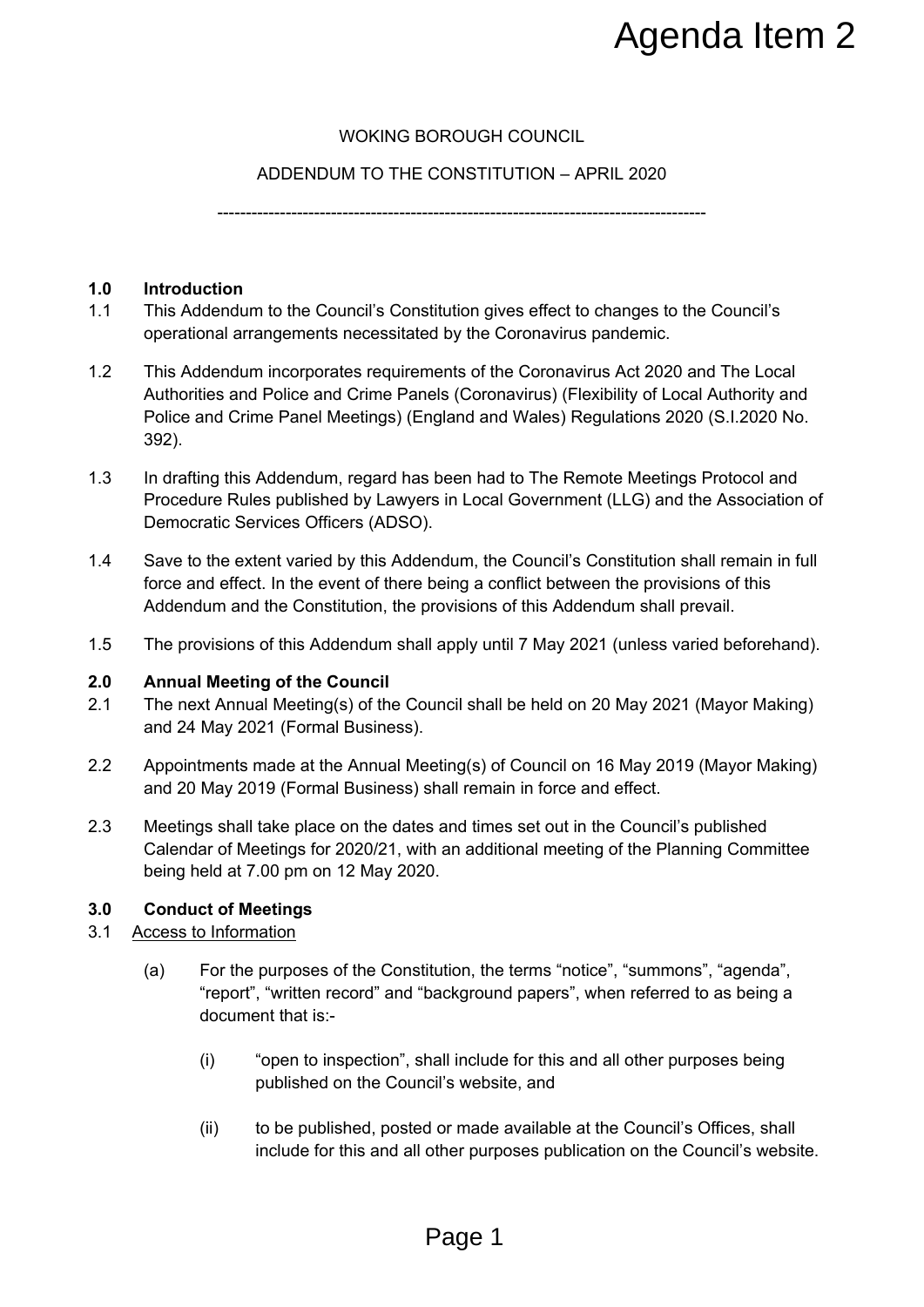- (b) The summons, agenda, reports and background papers for meetings shall be published one week before the meeting. Hard copies of such papers will not be produced.
- 3.2 Remote Access to Meetings
	- (a) For the purposes of the Constitution, the terms:-
		- "meeting" is not limited to a meeting of persons, all of whom, or any of whom, are present in the same place;
		- "place" in the context of where a meeting is held, or to be held, includes reference to more than one place, including electronic, digital or virtual locations such as internet locations, web addresses or conference call telephone numbers, and
		- "open to the public" includes access to the meeting being through remote means including video conferencing, live webcast, and live interactive streaming. Where a meeting is accessible to the public through such remote means, the meeting is open to the public whether or not members of the public are able to attend the meeting in person.
		- (b) If the Chairman of the meeting is made aware that the meeting is not accessible to the public through remote means, due to any technological or other failure of provision, then the Chairman shall immediately adjourn the meeting. If the provision of access through remote means cannot be restored within a reasonable period of time, the Chairman shall adjourn the meeting for such period of time that he/she considers reasonable and conducive to the dispatch of the remaining business.

## 3.3 Remote Attendance at Meetings by Members

- (a) A Member in remote attendance is present and attends the meeting, including for the purposes of the meeting's quorum, if at any time all three of the following conditions are satisfied, those conditions being that the Member in remote attendance is able at that time:-
	- (i) to hear and, where practicable, see and be so heard and, where practicable, be seen by the other Members in attendance;
	- (ii) to hear and, where practicable, see and be so heard and, where practicable, be seen by any members of the public entitled to attend the meeting in order to exercise a right to speak at the meeting, and
	- (iii) to be so heard and, where practicable, be seen by any other members of the public attending the meeting.
- (b) A Member in remote attendance will be deemed to have left the meeting where, at any point during the meeting, any of the conditions for remote attendance in 3.3 (a) above are not met. In such circumstances, the Chairman of the meeting may, as he/she deems appropriate:-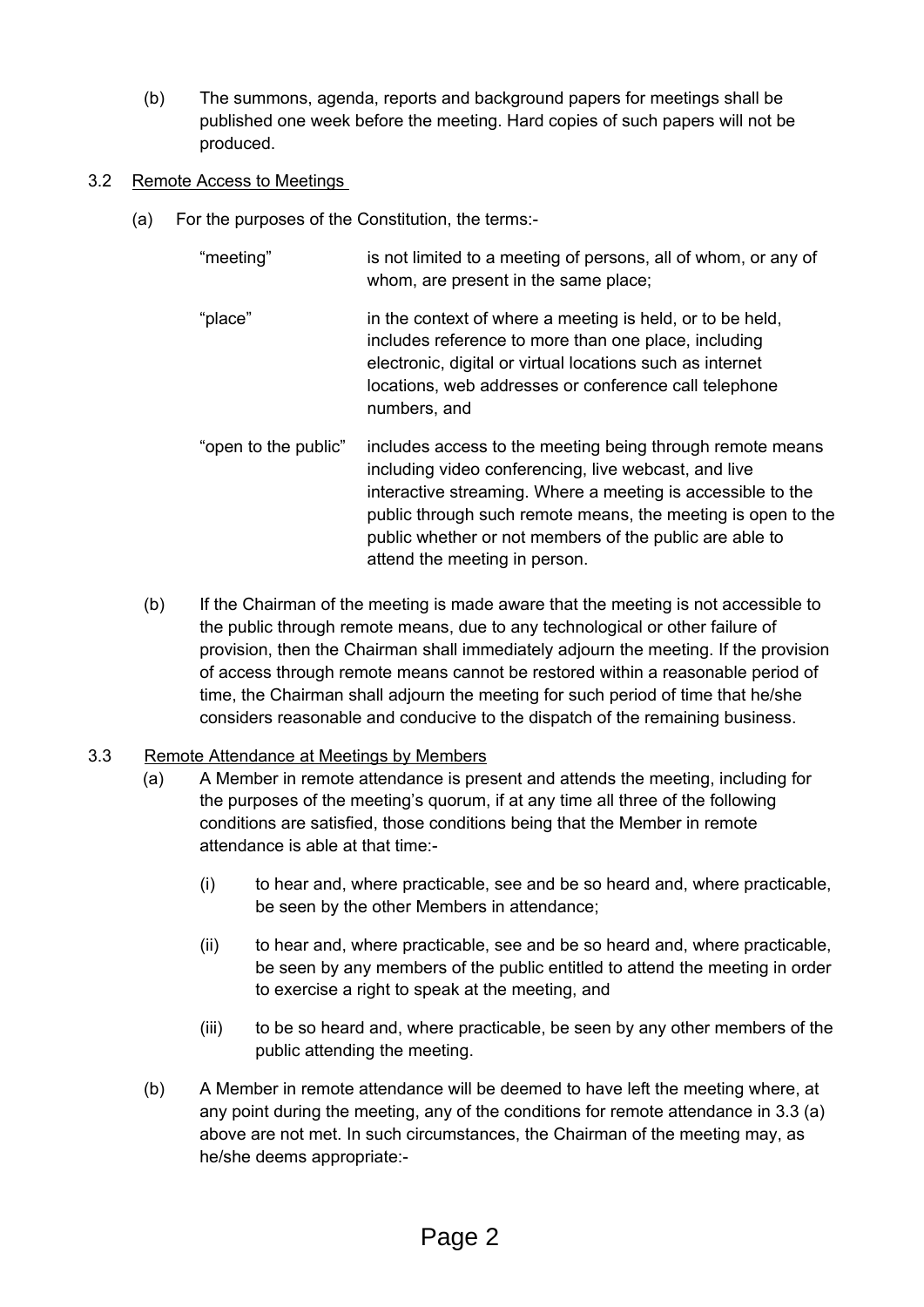- (i) adjourn the meeting for a short period of time (not exceeding ten minutes) to permit the conditions for remote attendance of a Member contained in 3.3 (a) above to be re-established;
- (ii) count the number of Members in attendance for the purposes of the quorum, or
- (iii) continue to transact the remaining business of the meeting in the absence of the Member in remote attendance.

## 3.4 Remote Attendance at Meetings by Members of the Public

- (a) A member of the public entitled to attend the meeting in order to exercise a right to speak at the meeting is in remote attendance at any time if all three of the following conditions are satisfied, those conditions being that the member of the public in remote attendance is able at that time:-
	- (i) to hear and, where practicable, see and be so heard and, where practicable, be seen by Members in attendance;
	- (ii) to hear and, where practicable, see and be so heard and, where practicable, be seen by any other members of the public entitled to attend the meeting in order to exercise a right to speak at the meeting, and
	- (iii) to be so heard and, where practicable, be seen by any other members of the public attending the meeting.
- (b) A member of the public in remote attendance will be deemed to have left the meeting where, at any point during the meeting, any of the conditions for remote attendance in 3.4 (a) above are not met. In such circumstance. The Chairman of the meeting may, as he/she deems appropriate:-
	- (i) adjourn the meeting for a short period of time (not exceeding ten minutes) to permit the conditions for remote attendance contained in 3.4 (a) above to be re-established, or
	- (ii) suspend consideration of the item of business in relation to the member of public's attendance until such time as one or more following item(s) of business on the agenda have been transacted and the conditions for the member of the public's remote attendance have been re-established.

If the conditions for the member of public's remote access cannot be re-established before the end of the meeting, the item of business in relation to the member of public's attendance shall be determined in the absence of the member of public.

## 3.5 Declaration of Interests

Where a Member is required to leave a meeting as a result of having declared an interest in an item of business, the means of remote attendance to the meeting for that Member shall be severed whilst any discussion or vote takes place in respect of that item of business.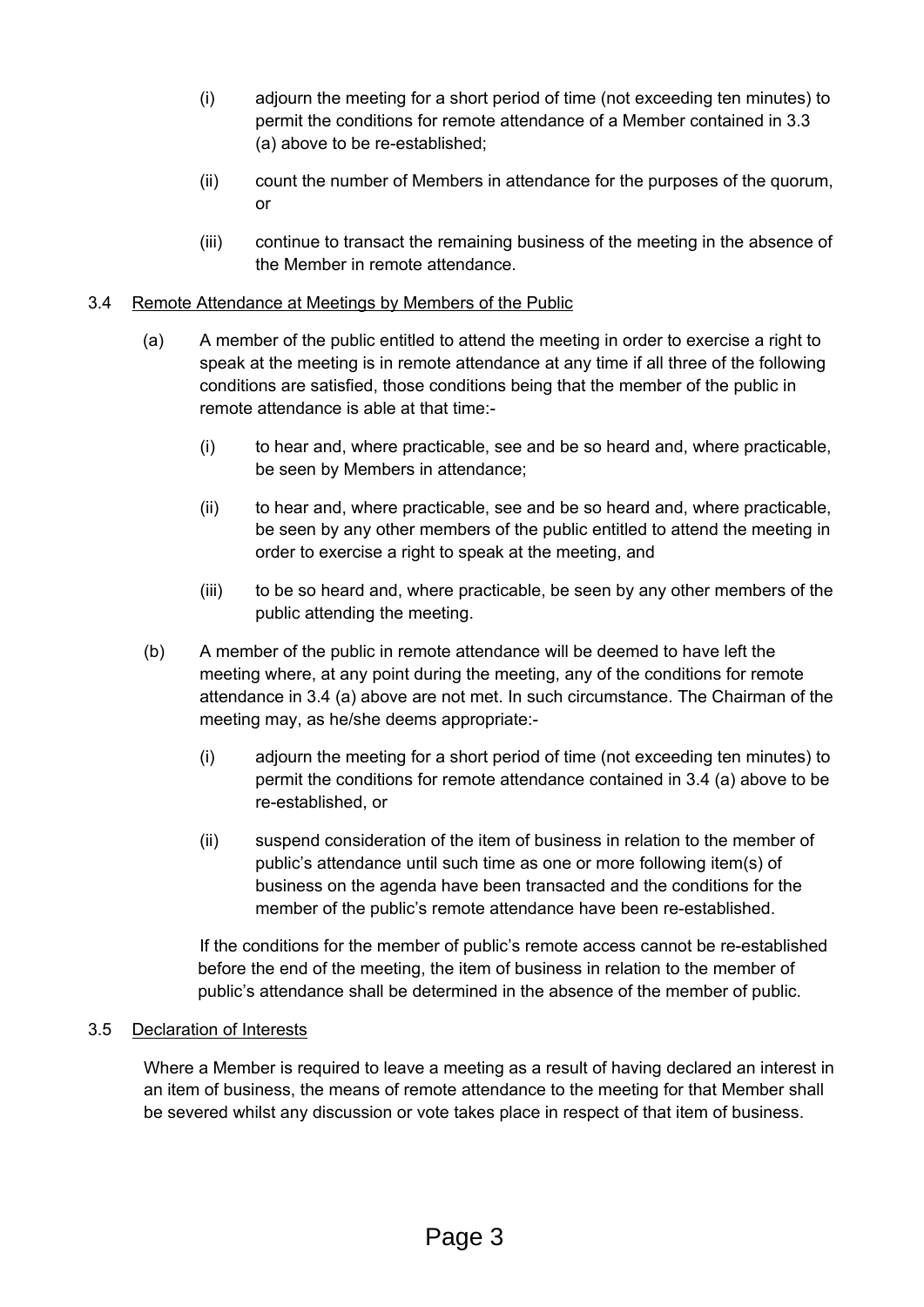## 3.6 Part II Business

When a meeting goes into Part II to consider confidential/exempt items of business (as defined in Schedule 12A to the Local Government Act 1972), each Member in remote attendance shall ensure, and verbally declare, that there are no other persons present who are not entitled to hear, or see, consideration of such item(s).

## 3.7 Method of Voting

- (a) A Member who considers that a vote on a recommendation before a meeting is required shall notify Member Services of that by noon on the working day prior to the meeting.
- (b) Where a vote needs to be taken at a meeting, the Chairman of the meeting shall call, in alphabetical order, the names of the Members in remote attendance. The Member called shall state:-
	- "YES" if he/she is in favour of the recommendation, motion or amendment before the meeting, or
	- "NO" if he/she is against the recommendation, motion or amendment before the meeting, or
	- "ABSTAIN" if he/she does not wish to vote on the recommendation, motion or amendment before the meeting.

The result of the vote shall be announced by the Meeting Coordinator supporting the meeting.

(b) Where no vote needs to be taken, the Chairman of the meeting shall state that the recommendation, motion or amendment before the meeting is agreed.

### 3.8 Council Meetings – Notices of Motion

- (a) When submitted to the Chief Executive's office under Standing Order 5, a Notice of Motion shall include the names of the Proposer and Seconder of the Motion.
- (b) Every valid Notice of Motion shall automatically be referred to a meeting of the Executive falling before the next ordinary meeting of Council for consideration and report.
- (c) No motion under Standing Order 5 shall be debated and considered (i.e. "taken on the night") at the Council meeting for which the Notice of Motion was given.

### 3.9 Council Meetings – Questions by Members

- (a) Questions under Standing Order 8 shall be submitted to the Chief Executive's office not later than noon, three working days before the Council meeting (i.e. by noon on the Monday prior to a Council meeting on a Thursday).
- (b) Replies to questions shall be sent to all Members by 5.00 pm on the last working day before the Council meeting (i.e. by 5.00 pm on the Wednesday prior to a Council meeting on a Thursday).